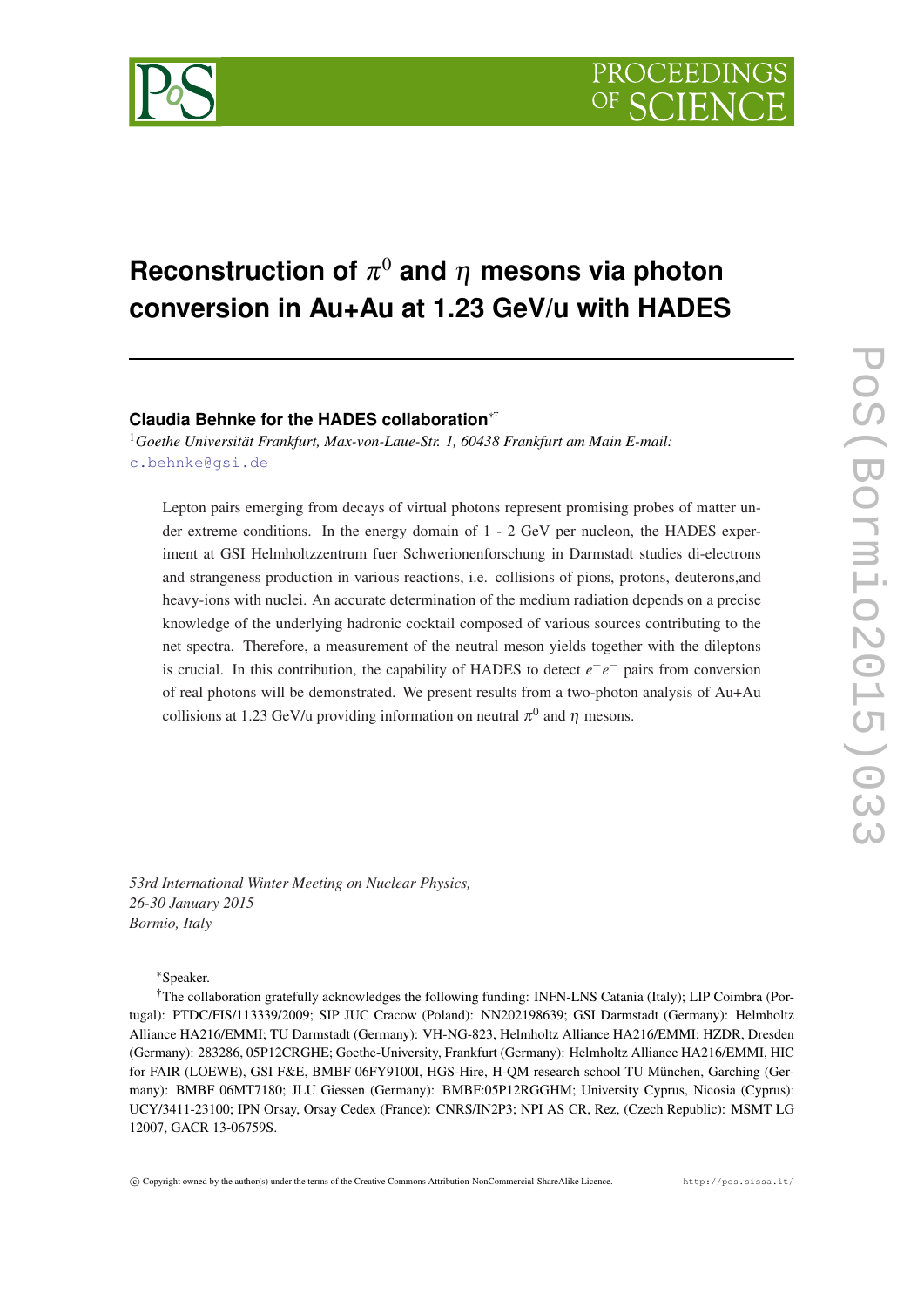## 1. Introduction

The degrees of freedom for nuclear matter strongly depend on its temperature and its baryochemical potential. At very high temperatures and low baryochemical potentials a deconfined phase called the quark-gluon plasma has been measured. At lower temperatures and higher baryochemical potentials models predict even more exotic states. At SIS18 nuclei are shot with energies between 1 -2 GeV/u on fixed target to probe nuclear matter at those conditions. One of the latest measurements has been performed by the HADES collaboration in April 2012, with the collision system gold on gold with a beam energy of 1.23 GeV/u.

#### 1.1 Heavy-Ion Collisions

At SIS18 energies three possible stages of such a collision are assumed. Fig. 1 shows the first chance collisions, the hot and dense stage and the freeze-out. Direct photons  $(\gamma)$  and dileptons  $(e^+e^-)$  are penetrating all these stages without interacting strongly. Therefore lepton pairs

are an ideal probe to understand the properties of the hot and dense stage of the collision. Since the lifetime of a collision is much shorter than the read-out time of detectors the different stages are indistinguishable. It is necessary to understand the lepton pair contributions from the other stages. Measurements of a reference spectra from elementary reactions, i.e. pp and np, are used to estimate the contribution of the first chance collisions [1, 2, 3]. Mesons with a long lifetime (long compared to the lifetime of the fireball), i.e. the neutral  $\pi^0$  and  $\eta$ , are the dominant contribution



Figure 1: Schematical view of 3 possible stages of a heavy-ion collision. Dileptons are produced in all stages.

to the dilepton invariant mass spectra from the freeze-out stage. For the normalization of dilepton invariant mass spectra, the measuring of the  $\pi^0$  contribution is crucial. The cross section of the  $\eta$ is essential to determine the non-trivial enhancement of low-mass dileptons (*Me*+*e*<sup>−</sup> between 0.15  $GeV/c^2$  and 0.55  $GeV/c^2$ ), that was found by DLS [4] and HADES [5] at Bevalac/SIS18, CERES [6] and NA60 [7] at CERN, and STAR[8] and Phenix [9] at RHIC. This contribution will focus on the reconstruction of neutral  $\pi^0$  and  $\eta$  with the HADES detector via conversion method.

## 2. Analysis strategy

The contribution of the neutral mesons to the dilepton spectra is given by their Dalitz decays (meson  $\rightarrow \gamma e^+e^-$ ). The full reconstruction of the meson yield can be achieved by measuring the  $\gamma$  from Dalitz decays. Furthermore,  $\pi^0$  and  $\eta$  mesons decay dominantly into two photons (meson  $\rightarrow \gamma \gamma$ ), this channel could also be studied. Since HADES has no photon detector yet, the measurement of the photons is only possible via external conversion of photons in detector material.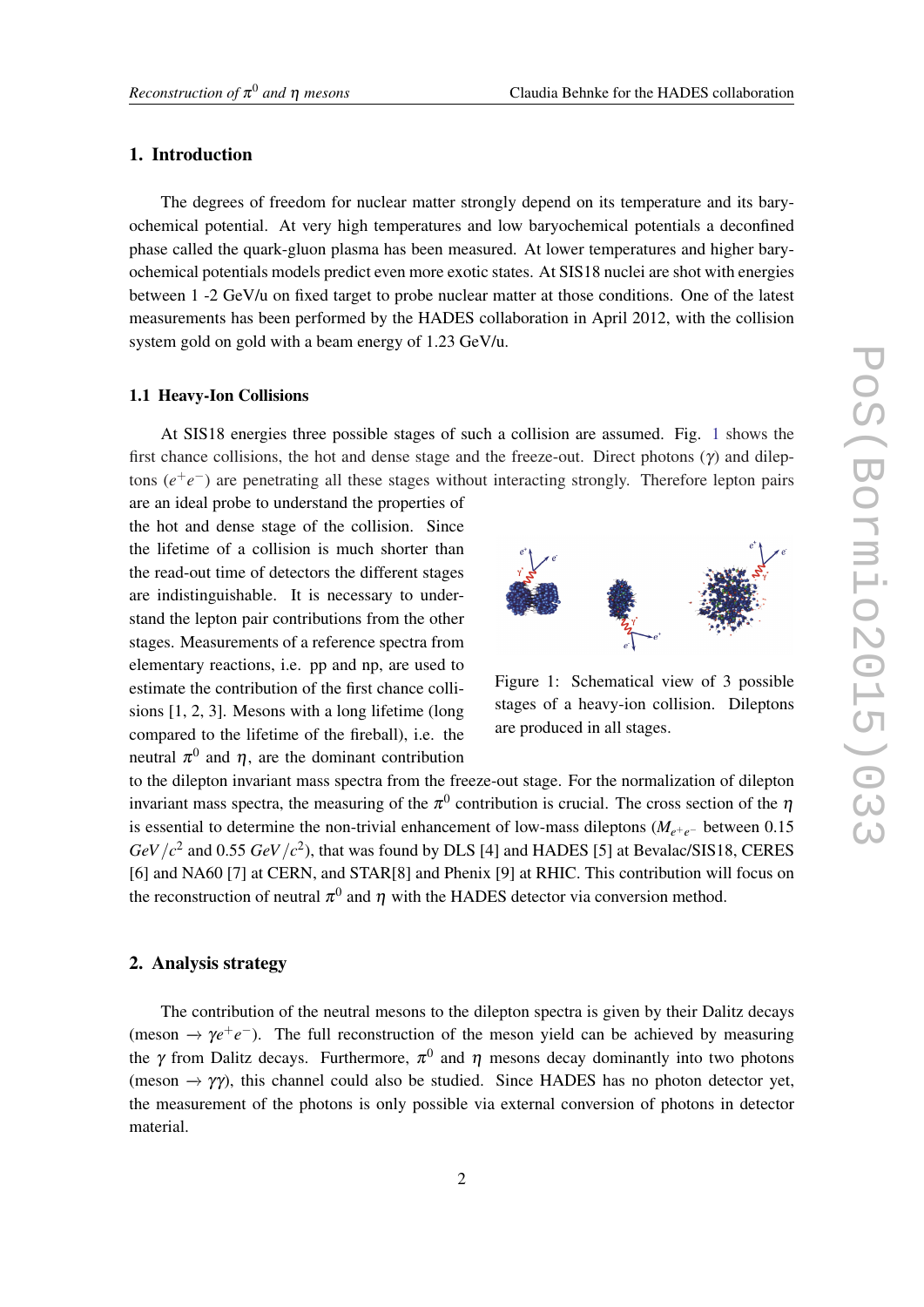#### 2.1 HADES

The High Acceptance DiElectron Spectrometer (HADES) is installed at the SIS18 (GSI Helmholtzzentrum für Schwerionenforschung, Darmstadt) [10] . It consists of six identical sectors that cover the full azimuthal angle and polar angle from 18° to 85°. Particle tracking is performed with 4 x 6 Multiwire Drift Chambers and a superconducting toroidal magnet. For the time-of-flight measurement the ToF detector and Resistive Plate Chamber walls are used. HADES measured in April 2012 the collision system Au+Au at the highest beam energy achievable at SIS18, namely at Ekin = 1.23 GeV/u. The trigger on hit multiplicity in  $ToF_{Mult}$  >= 20 (PT3) corresponds to an impact parameter  $b_{max} \approx 10$  fm which is equivalent to 35% most central events.

#### 2.2 Conversion Probability

The photon conversion probability was calculated with the help of the simulation tool GEANT3. In this work the conversion probability is defined as the probability to find a reconstructible dilepton pair (which means traversing the HADES acceptance) originating from a  $\gamma$  which comes from a  $\pi^0$ . The differential cross section for this process depends on the atomic number *Z* of the material in which the interaction occurs. In a compound material the element  $i$  in which the interaction occurs is chosen randomly according to the probability:

$$
Prob(Z_i, E_\gamma) = \frac{n_{ati}\sigma(Z_i, E_\gamma)}{\sum_i [n_{ati} \cdot \sigma_i(E_\gamma)]},
$$
\n(2.1)

where  $Z_i$  stands for the atomic number of the material,  $n_{ati}$  is the number of atoms per volume of the  $i<sup>th</sup>$  element and  $E<sub>\gamma</sub>$  the energy of the photon. In Fig. 2a the conversion probability inside the HADES as a function of the photon energy and the polar angle theta Θ is shown. Since the target is segmented into 15 vertically aligned gold discs  $(r = 1.2$  mm, thickness = 0.25mm), a larger polar angle corresponds to a longer flight path through target material. The dependence of Eq. 2.1 is reflected here. In Fig. 2b the conversion probability for the main inner detector parts is presented. The systematic errors are in the order of 5% due to uncertainties in the material budget, for details see [11].

| 図<br>$2 -$<br>$P_{\text{corr}}^{\text{max}}$<br>$.5-$<br>$0.5 +$<br>0.<br>80<br>60<br>$\int_{\mathcal{S}^{40}}$<br>0.4<br>0.3<br>20<br>$p \frac{10.2}{10.3}$ eVici | Detector component | Material  | $\%~(\pi^0)$ |
|--------------------------------------------------------------------------------------------------------------------------------------------------------------------|--------------------|-----------|--------------|
|                                                                                                                                                                    | Target             | Gold      | 0.05         |
|                                                                                                                                                                    | $\delta$ -shield   | <b>PE</b> | 0.05         |
|                                                                                                                                                                    | Beam pipe          | Carbon    | 0.04         |
|                                                                                                                                                                    | Radiator gas       | C4F10     | 0.11         |
|                                                                                                                                                                    | Mirror             | Carbon    | 0.08         |
|                                                                                                                                                                    | Sum                |           | 0.36         |
|                                                                                                                                                                    | (b)                |           |              |
| (a)                                                                                                                                                                |                    |           |              |

Figure 2: (a) Conversion probability (in %) as function of the  $\gamma$  energy and the  $\Theta$  angle. (b) Conversion probability (in %) for different material in the center of the spectrometer for  $\gamma$  coming from  $\pi^0$  decays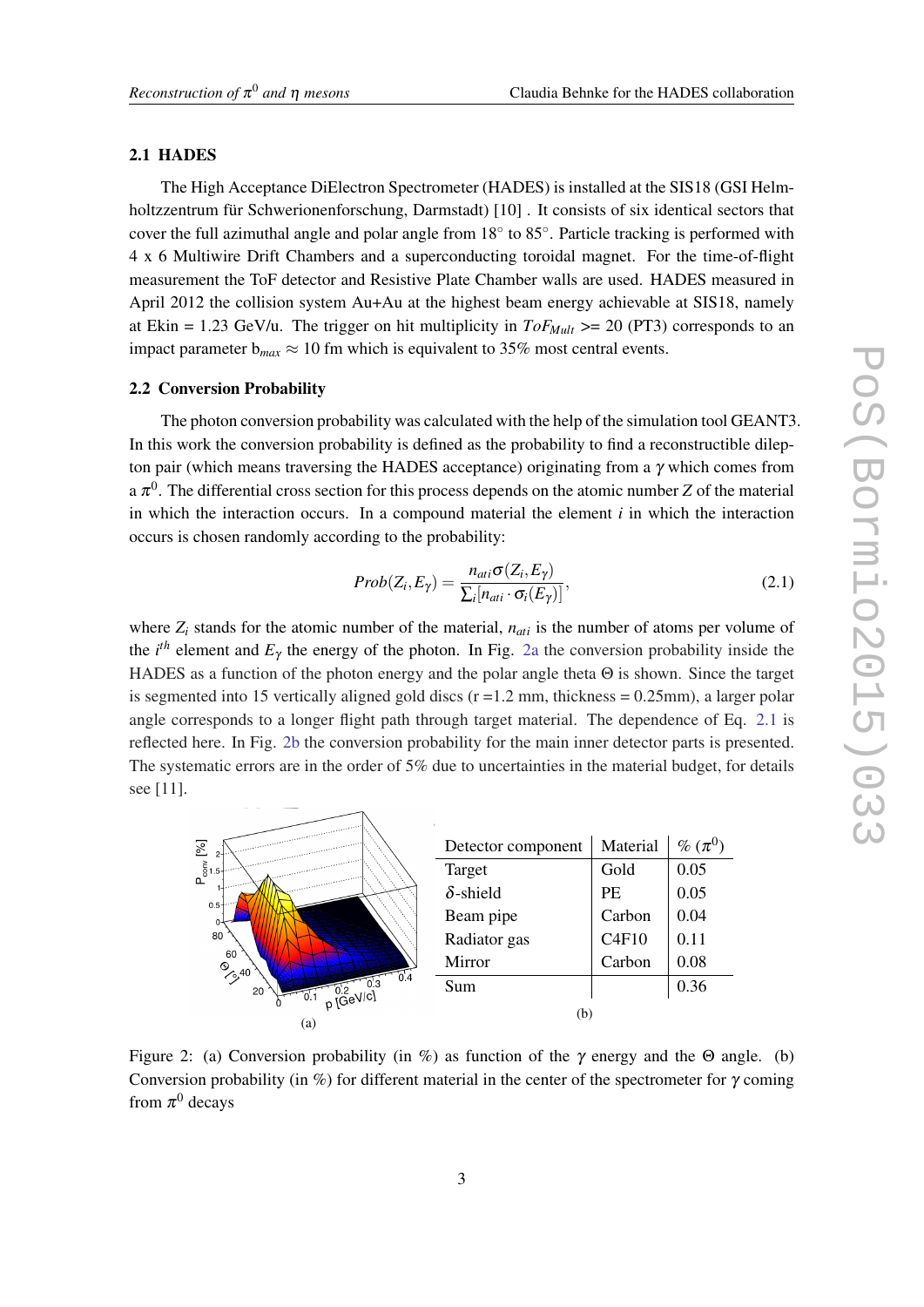#### 2.3 Reconstruction of Neutral Mesons

Leptons can be identified within the HADES spectrometer by various observables, i.e. RICH ring properties, particle velocity, energy loss in ToF detector and MDC chambers, etc. In Fig. 3 the velocity as a function of momentum and charge can be seen. At velocity  $\beta \approx 1$  and momentum smaller than 750 MeV/c leptons can be identified. Lepton pairs coming from conversion

are characterized by a very small opening angle and a low momentum. Pairs with such small opening angles will be identified as a single ring in the RICH detector. Backtracking algorithms to reconstruct close pairs are under development. Furthermore conversion in the radiator gas and the mirror will not be taken into account if a ring would be required. Therefore the identification of leptons is realized using momentum versus velocity information in the RPC and ToF detectors (See Fig. 3). Identified leptons are combined as opposite charged pairs. At least two pairs are required in one event. To identify neutral mesons, topological cuts on the opening angles between the leptons and the reconstructed pairs (photons) are applied. In Fig. 4a the opening angle  $\alpha$  distribution for dilepton-pairs coming from γ,  $\pi^0$ -Dalitz and η-Dalitz decays is shown. For



Figure 3: Velocity vs momentum times charge measured with the HADES detector. Velocity is measured by RPC

identification with the full conversion method at least one of the reconstructed pairs needs to come from a real photon. Therefore one of the lepton pairs needs to have an opening angle  $\alpha_1 < 2.5^\circ$ . Since the second pair could origin from a virtual photon of a Dalitz decay the cut is less strict :  $\alpha_2$  <20°. Another cut is applied on an opening angle between the two reconstructed photons  $\Theta_{\gamma\gamma}$ . In Fig. 4b the  $\Theta_{\gamma\gamma}$  from different sources can be seen. Uncorrelated leptons (black dashed curve, labeled with Lep4) and photons (black solid curve, labeled with Fake2Conv) result in a wide distribution, where photons coming from  $\pi^0$  and  $\eta$  decays appear in certain opening angle regions. For  $\pi^0$  the used topological cut is 10° <Θ<sub>γγ</sub><40°, for η 40° <Θ<sub>γγ</sub><140°.



Figure 4: (a) Opening angle (α) distribution for dilepton-pairs coming from  $\gamma$ ,  $\pi^0$ -Dalitz and  $\eta$ -Dalitz decays. (b) Opening angle  $(\Theta_{\gamma\gamma})$  distribution for photon pairs originating from  $\pi^0$  and  $\eta$ decays in comparison to uncorrelated γ.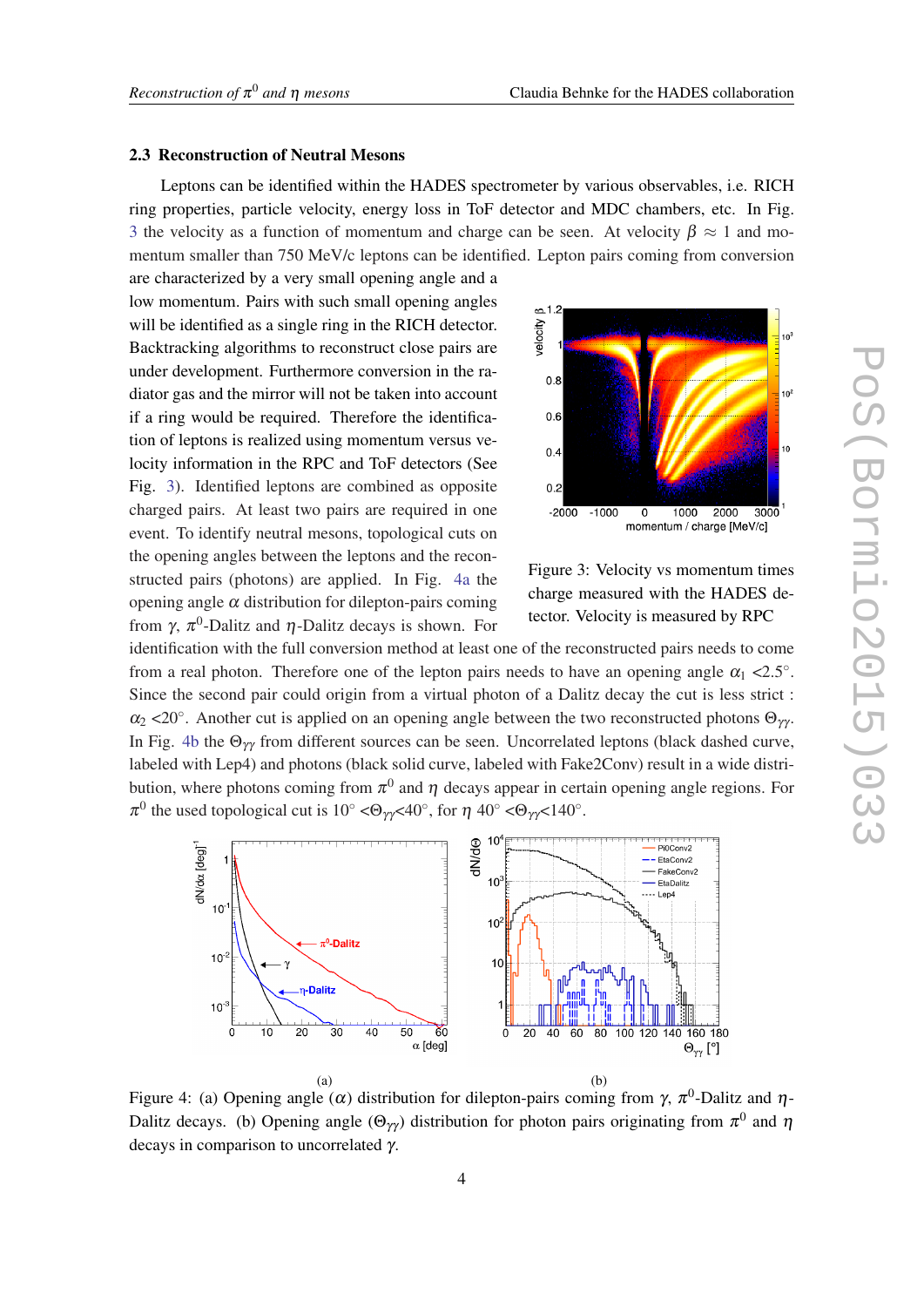### 3. Results

After applying topological cuts to identify  $\pi^0$  the resulting four lepton invariant mass spectrum is shown in Fig. 5a (black circles) together with the mixed-event background (red curve). Close to 130  $MeV/c^2$  a clear  $\pi^0$  peak is visible. In Fig. 5b UrQMD simulations show the different contributions to the invariant mass spectrum. Real  $\pi^0$  are shown with the orange curve. Uncorrelated real (γγ black curve) and virtual photons (γγ<sup>∗</sup> black dashed line) are the main background sources. The contribution from misidentified particles (blue curve) is minor. To subtract the combinatorial background the event-mixing technique was used. Here photons and virtual photons from different events were mixed.



Figure 5: (a) Four-lepton invariant-mass spectrum (black circles) after applying topological cuts for  $\pi^0$  reconstruction, together with the mixed-event background (red curve). (b) Four-lepton invariantmass spectrum from a UrQMD simulation. For details see text.

#### 3.1 Integrated Yield

The event-mixing background was normalized to the integral of events used for the like sign analysis. In Fig. ([6a](#page-5-0)) and Fig. [\(6b](#page-5-0)) the four lepton mass spectra after subtraction of the mixed-event background are shown. The  $\pi^0$  peak is clearly visible at 132.4 MeV/c<sup>2</sup> and a width of 7 MeV/c<sup>2</sup>. The shift of 3 MeV/ $c^2$  compared to the the nominal mass of 135.0 MeV/ $c^2$  can be explained with missing energy loss corrections of the leptons that will be included in future analysis. The 4 lepton invariant mass spectrum shows a second signal (not shown here) at  $539.0 \text{ MeV}/c^2$  with a width of 9.7 MeV/c<sup>2</sup> that was identified as  $\eta$  meson. The shift compared to the nominal mass has the same reasons as for the  $\pi^0$ . In both cases the mixed-event technique was able to describe the background. Integration of the spectrum in the  $2\sigma$  region around the peak gives  $\approx$  9600 counts for  $\pi^0$  and  $\approx$ 450 counts for  $\eta$ . This amount of signal will allow for a multi-differential analysis.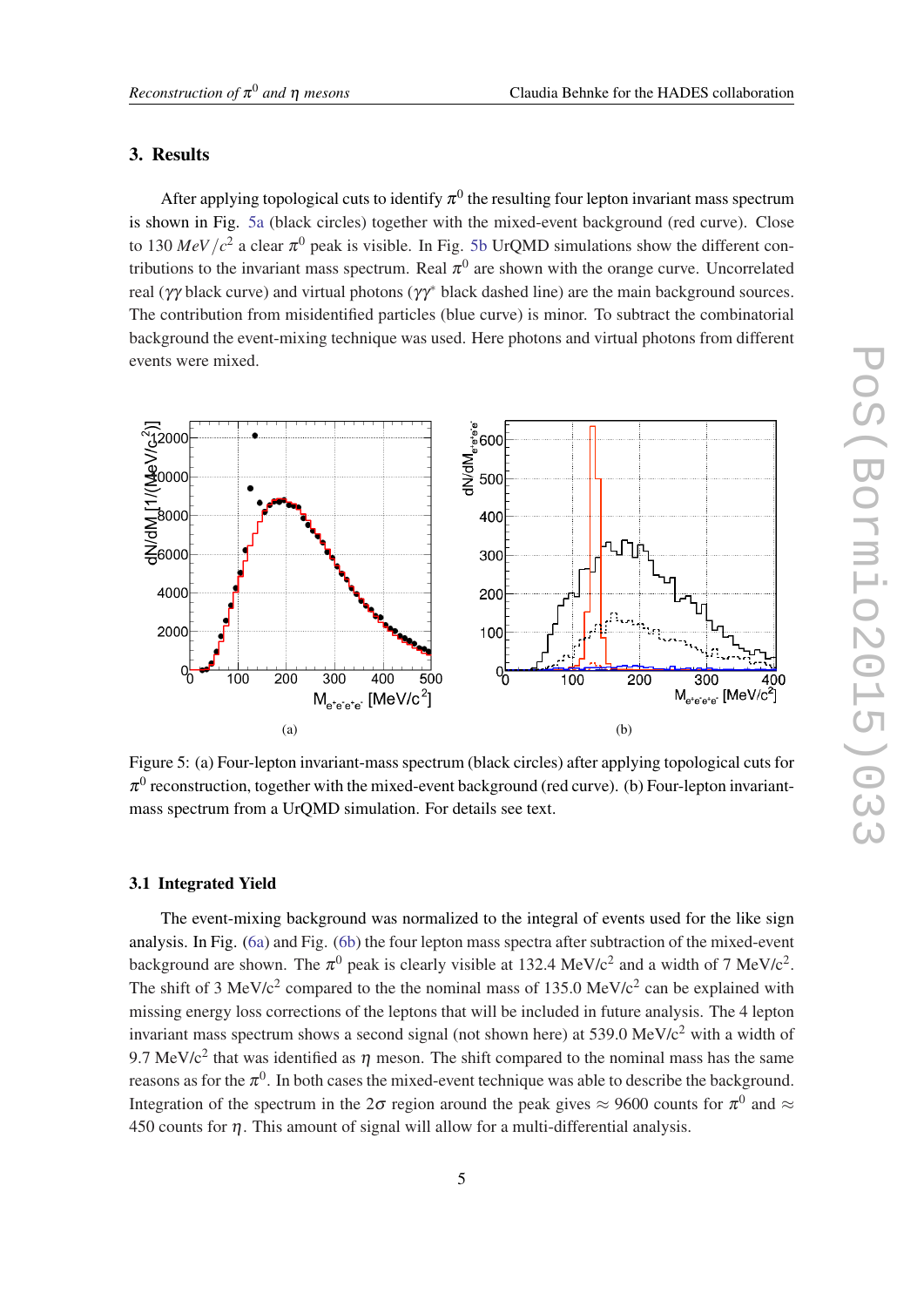<span id="page-5-0"></span>

Figure 6: Four-lepton invariant-mass spectrum (black circles) after subtraction of event-mixed background. Gaussian functions (red curve) are fitted to estimate the yields. Topological cuts are optimized for (a)  $\pi^0$  and (b)  $\eta$ .

#### 3.2 Phase Space Coverage

In Fig. 7a and 7b invariant mass as a function of transverse momentum (a) and rapidity (b) is shown. The transverse momentum at  $\pi^0$  mass can be measured from 200 MeV/c to 900 MeV/c. The very low momentum region ( $p<sub>⊥</sub> < 200$  MeV/c) cannot be covered due to the bending of low momentum leptons out of the HADES acceptance by the magnetic field. The rapidity (y) is covered around mid-rapidity and furthermore in the back and forward rapidity region.



Figure 7: Four-lepton invariant-mass as a function of transverse momentum (a) and rapidity (b).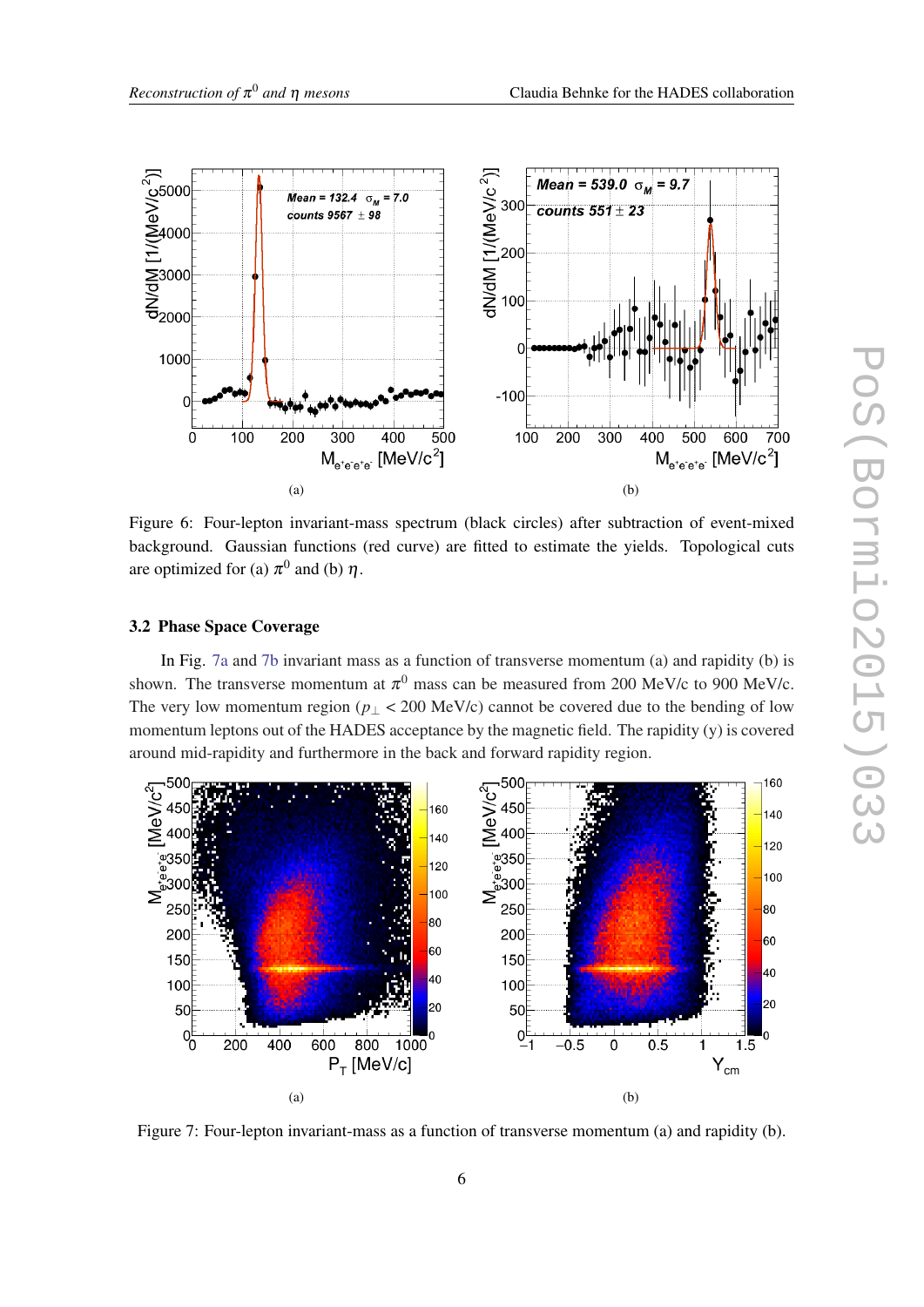#### 4. Summary and Outlook

In this work we studied the reconstruction of neutral mesons  $\pi^0$  and  $\eta$  via photon conversion. The conversion probability in the inner parts of the HADES detector was calculated using

simulated photons coming from  $\pi^0$  decays. Lepton candidates were identified using velocity and momentum and combined to 4 lepton invariant mass spectrum. Both mesons were found and the raw yield was estimated to be  $N_{\pi^0} \approx 9600$  counts and  $N_{\eta} \approx$ 550. Acceptance and efficiency corrections will be extracted in the next step. The multiplicities, y and  $p_{\perp}$  for both mesons will be reconstructed for Au+Au at 1.23 GeV/u and the cross section will be extracted. In the future an electromagnetic calorimeter (See Fig. 8) will be installed at HADES and it will support the reconstruction of photons and neutral mesons.



Figure 8: Technical drawing of the future HADES electromagnetic calorimeter.

## References

- [1] G. Agakishiev, et al., Origin of the low-mass electron pair excess in light nucleus-nucleus collisions, Phys.Lett. B690 (2010) 118-122.  $arXiv:0910.5875$ , [doi:10.1016/j.](http://dx.doi.org/10.1016/j.physletb.2010.05.010) [physletb.2010.05.010](http://dx.doi.org/10.1016/j.physletb.2010.05.010).
- [2] G. Agakishiev, et al., Inclusive dielectron production in proton-proton collisions at 2.2 GeV beam energy, Phys.Rev. C85 (2012) 054005. [arXiv:1203.2549](http://arxiv.org/abs/1203.2549), [doi:10.1103/](http://dx.doi.org/10.1103/PhysRevC.85.054005) [PhysRevC.85.054005](http://dx.doi.org/10.1103/PhysRevC.85.054005).
- [3] G. Agakishiev, et al., Inclusive dielectron spectra in p+p collisions at 3.5 GeV, Eur.Phys.J. A48 (2012) 64. [arXiv:1112.3607](http://arxiv.org/abs/1112.3607), [doi:10.1140/epja/i2012-12064-y](http://dx.doi.org/10.1140/epja/i2012-12064-y).
- [4] R. J. Porter, et al., Dielectron Cross Section Measurements in Nucleus-Nucleus Reactions at 1.0*A* GeV, Phys. Rev. Lett. 79 (1997) 1229–1232. [doi:10.1103/PhysRevLett.79.](http://dx.doi.org/10.1103/PhysRevLett.79.1229) [1229](http://dx.doi.org/10.1103/PhysRevLett.79.1229).
- [5] G. Agakishiev, et al., Dielectron production in Ar+KCl collisions at 1.76A GeV, Phys.Rev. C84 (2011) 014902.
- [6] G. Agakichiev, et al.,  $e+e-$  pair production in Pb Au collisions at 158-GeV per nucleon, Eur.Phys.J. C41 (2005) 475–513. [arXiv:nucl-ex/0506002](http://arxiv.org/abs/nucl-ex/0506002), [doi:10.1140/epjc/](http://dx.doi.org/10.1140/epjc/s2005-02272-3) [s2005-02272-3](http://dx.doi.org/10.1140/epjc/s2005-02272-3).